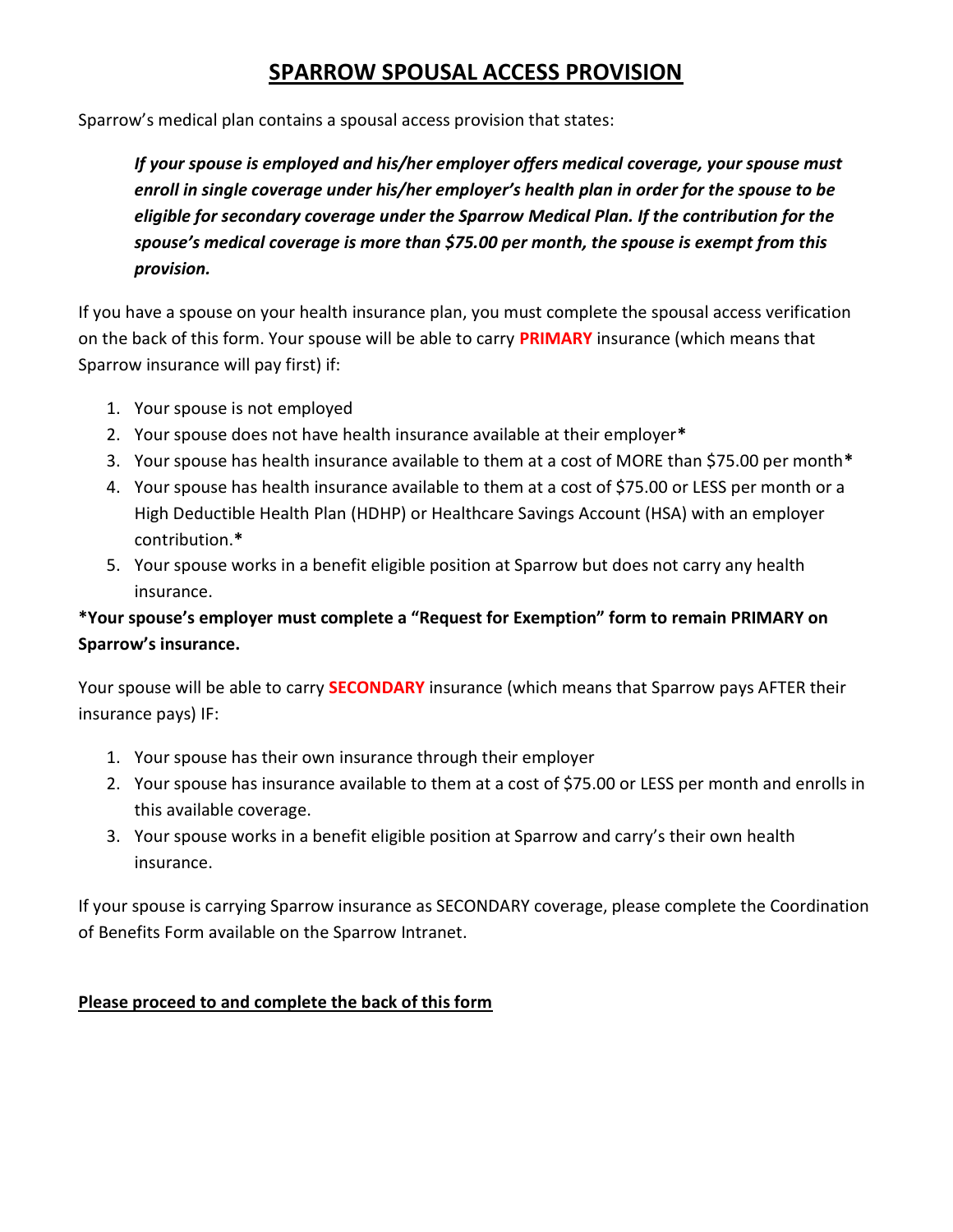## SPARROW SPOUSAL ACCESS VERIFICATION FORM

| <b>Caregiver Name:</b> |                                                | Caregiver #: |  |
|------------------------|------------------------------------------------|--------------|--|
| Spouse Name:           | $\Box$ Check box if spouse<br>works at Sparrow | Spouse SSN:  |  |

PRIMARY COVERAGE: Sparrow coverage pays first. Spouse does not have coverage or has coverage that costs MORE than \$75.00 a month.

SECONDARY COVERAGE: Sparrow coverage pays second. Spouse has coverage that costs \$75.00 or LESS a month. Spouse must be enrolled in single coverage at their employer. HDHP or HSA plans with an employer contribution are excluded from this requirement.

Please answer the following questions on the grid below and return to Human Resources to determine if your spouse should have primary or secondary coverage through Sparrow. Please circle your answer to each question as you go along:

### START HERE



Your spouse's coverage under Sparrow is SECONDARY. Your spouse must enroll in the single coverage available to them at their employer. Please provide complete the Coordination of Benefits Form on the Sparrow Intranet.

I have been advised of the spousal access provision contained in the Sparrow Cafeteria Plan. I understand my spouse's failure to comply with this provision will result in no medical coverage for my spouse under Sparrow's plan from the date of non- compliance. I understand that by giving false or incomplete information on this form I may be subject to discipline up to and including termination.

Signature: \_\_\_\_\_\_\_\_\_\_\_\_\_\_\_\_\_\_\_\_\_\_\_\_\_\_\_\_\_\_\_\_\_\_\_\_\_\_\_\_\_\_\_\_\_\_\_\_\_\_\_\_\_\_\_\_\_\_\_\_\_\_\_\_\_\_\_ Date: \_\_\_\_\_\_\_\_\_\_\_\_\_\_